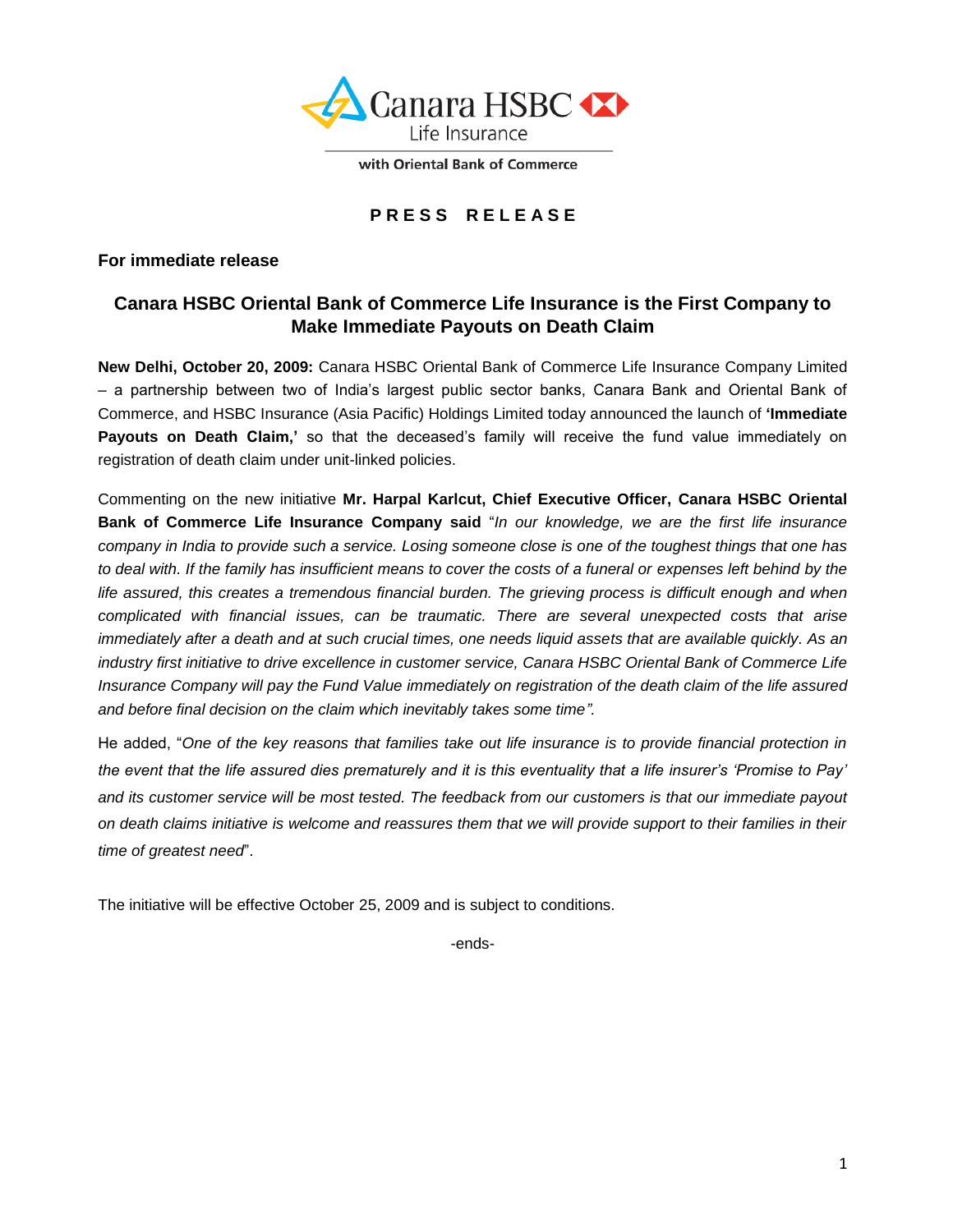### **Notes to Editors**

Under Unit Linked Life Insurance Plans (ULIPs), the premium paid is invested in the market after deduction of charges (such as mortality charges, admin charges etc). This premium amount, after deduction of charges, is invested in line with the objectives of the funds as opted by the policyholder. In these policies, the investment risk in the investment portfolio is borne by the policyholder.

This invested amount has specific value, referred as Fund Value. We would be returning this Fund Value on Death Claim Registration, subject to conditions.

#### **What are the scenarios in which the Fund Value Payment may not be possible on registration of death?**

In the following scenarios (if known to Company), the Fund Value payment will not be possible at the time of registration of death claim:

These could include (but not limited to) the following:

- a. Open title cases (like no nominee/nominee dead)
- b. Rival claims identified at claim registration stage
- c. Any claim with non-identification of nominee
- d. Fund Value higher than Sum Assured
- e. Death claim under any plan where the policy continues for Fund Value payout in future for example, Child Plan

#### **Is there a binding legal obligation on the Company to pay Fund Value irrespective of admission or repudiation of the claim?**

No – the Company has the right to forfeit both the premiums paid under the Policy & the benefits to be paid by the Company in the event any information, declaration or statement provided by the Proposer/ Life Assured which is found to be false or incorrect or any material information is found to be withheld or misrepresented.

Company reserves the right to forfeit the benefits under these policies.